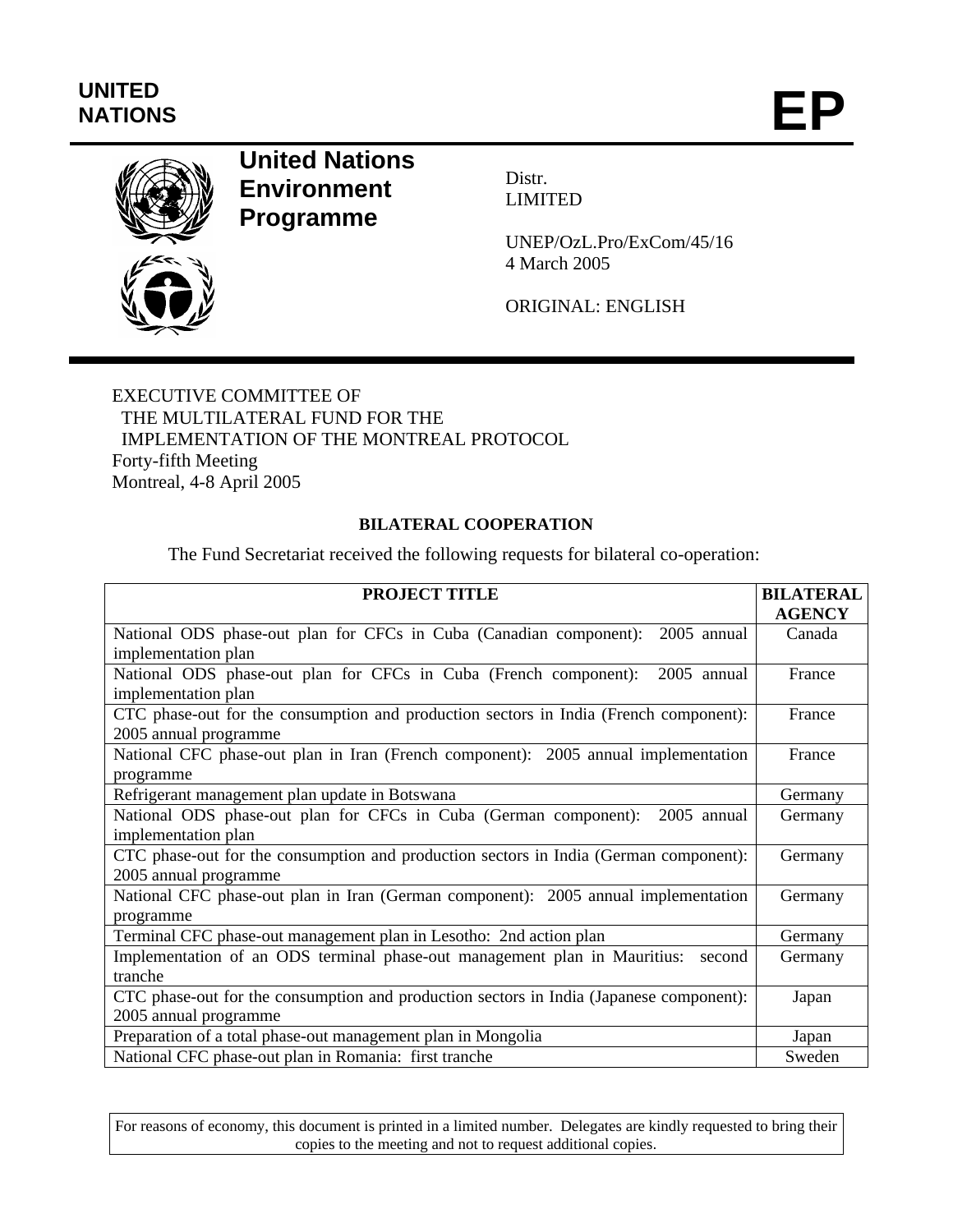## Note on the Organization of the Document

1. This document provides an assessment of whether bilateral agencies' requests are eligible in the light of the maximum level of bilateral cooperation available for the year 2005 taking into account Decision 25/13 that allows bilateral agencies to specify the year of contribution for their activities during the triennium.

2. The document also indicates the cross-references to other meeting documents where a discussion of the bilateral request can be found. Cross-referenced documents are addressed in other agenda items.

3. Only one request for funding is addressed in this document and it concerns the blanket approval of a terminal phase-out management plan in Mongolia for Japanese implementation.

4. All bilateral requests are within the 20 per cent allocation of contributions for all bilateral agencies in 2005. Germany's 2005 contribution may be exceeded if some of its planned 2005 activities are not moved to the next triennium for funding.

## **Introduction**

5. A total of 13 requests amounting to US \$6,482,018 (including multi-year agreements) for bilateral co-operation were received by the Secretariat for approval at the  $45<sup>th</sup>$  Meeting. This document contains, by bilateral agency, those projects that are before the Executive Committee for its consideration.

6. Table 1 presents a summary of the value and number of requests by bilateral agency.

## Table 1

## **VALUE AND NUMBER OF PROJECTS FOR BILATERAL COOPERATION, BY BILATERAL AGENCY (Including Agency Fees)**

| <b>Bilateral Agency</b> | <b>Total Amount</b><br><b>Requested</b><br>(US \$) | <b>Number of Projects</b> |
|-------------------------|----------------------------------------------------|---------------------------|
| Canada                  | 70,060                                             |                           |
| France                  | 1,866,000                                          |                           |
| Germany                 | 1,592,616                                          |                           |
| Japan                   | 2,818,307                                          |                           |
| Sweden                  | 135,035                                            |                           |
|                         | 6,482,018                                          |                           |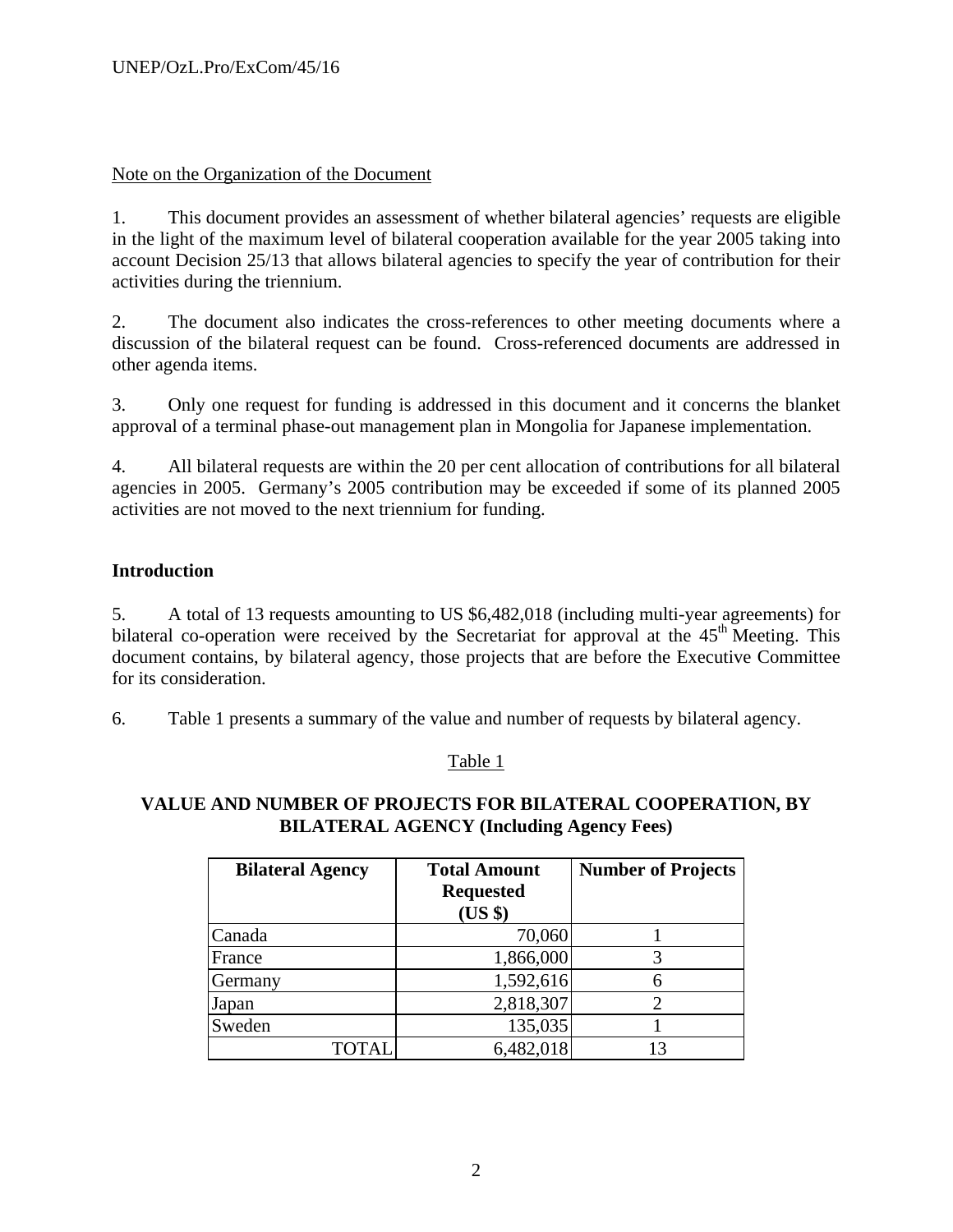## **REQUEST FROM THE GOVERNMENT OF CANADA**

## Introduction

7. Table 2 presents a summary of Canada's request for bilateral co-operation. The value of the request does not exceed 20 percent of Canada's contribution for 2005 (US \$990,967).

#### Table 2

#### **SUBMISSION FROM THE GOVERNMENT OF CANADA AND RECOMMENDATION**

| <b>Project Title</b>                                                                           | <b>Country</b> | <b>Total</b><br>Amount<br><b>Requested</b><br>(US\$) | Amount<br><b>Recommended</b><br>(US\$) |
|------------------------------------------------------------------------------------------------|----------------|------------------------------------------------------|----------------------------------------|
| National ODS phase-out plan for CFCs (Canadian)<br>component): 2005 annual implementation plan | Cuba           | 62,000                                               | (1)                                    |
|                                                                                                |                |                                                      |                                        |
| Agency Fee                                                                                     |                | 8,060                                                |                                        |
| <b>TOTAL</b>                                                                                   |                | 70,060                                               |                                        |

(1) Under UNEP/OzL.Pro/ExCom/45/27

## **CUBA: National ODS phase-out plan for CFCs (Canadian component): 2005 annual implementation plan (US \$62,000)**

8. The comments and recommendations of the Fund Secretariat are found in UNEP/OzL.Pro/ExCom/45/27.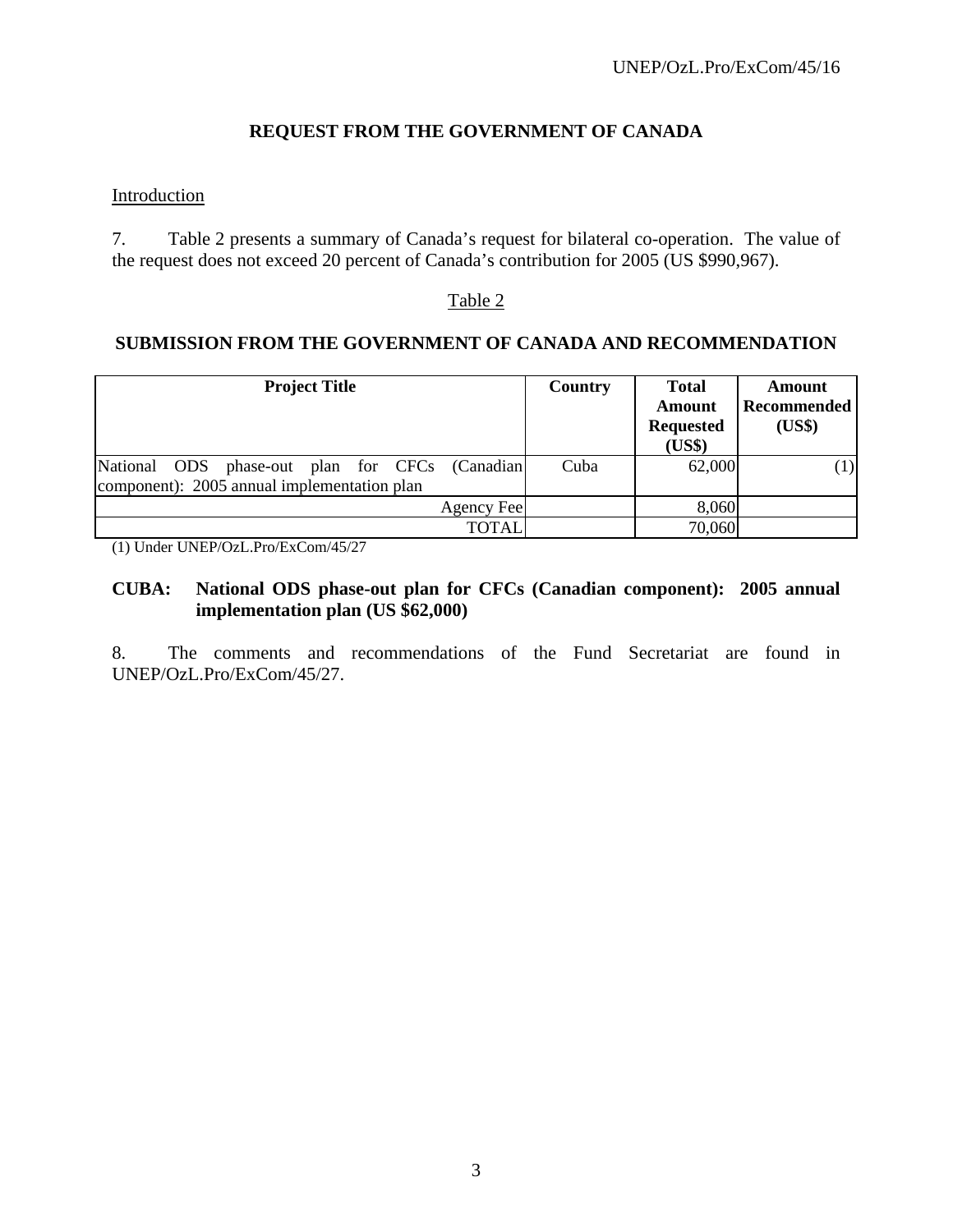## **REQUEST FROM THE GOVERNMENT OF FRANCE**

#### Introduction

9. Table 3 presents a summary of France's request for the bilateral co-operation. US \$550,001 was approved at the  $44^{\text{th}}$  Meeting and was credited against the 2005 contributions. The value of the request plus the amount credited against France's 2005 contributions in 2004 does not exceed 20 percent of France's contribution for 2005 (US \$2,503,738).

#### Table 3

#### **SUBMISSION FROM THE GOVERNMENT OF FRANCE AND RECOMMENDATION**

| <b>Project Title</b>                                                                                     | Country | <b>Total</b><br><b>Amount</b><br><b>Requested</b><br>(US\$) | <b>Amount</b><br>Recommended<br>(US\$) |
|----------------------------------------------------------------------------------------------------------|---------|-------------------------------------------------------------|----------------------------------------|
| National ODS phase-out plan for CFCs<br>2005<br>(French component):<br>annual<br>implementation plan     | Cuba    | 200,000                                                     | (1)                                    |
| CTC phase-out for the consumption and<br>production sectors (French component):<br>2005 annual programme | India   | 1,000,000                                                   | (2)                                    |
| National CFC phase-out plan (French)<br>component): 2005 annual implementation<br>programme              | Iran    | 500,000                                                     | (3)                                    |
| Agency Fee                                                                                               |         | 166,000                                                     |                                        |
| <b>TOTAL</b>                                                                                             |         | 1,866,000                                                   |                                        |

(1) Under UNEP/OzL.Pro/ExCom/45/27

(2) Under UNEP/OzL.Pro/ExCom/45/31

(3) Under UNEP/OzL.Pro/ExCom/45/32

#### **CUBA: National ODS phase-out plan for CFCs (French component): 2005 annual implementation plan (US \$200,000)**

10. The comments and recommendations of the Fund Secretariat are found in UNEP/OzL.Pro/ExCom/45/27.

#### **INDIA: CTC phase-out for the consumption and production sectors (French component): 2005 annual programme (US \$1,000,000)**

11. The comments and recommendations of the Fund Secretariat are found in UNEP/OzL.Pro/ExCom/45/31.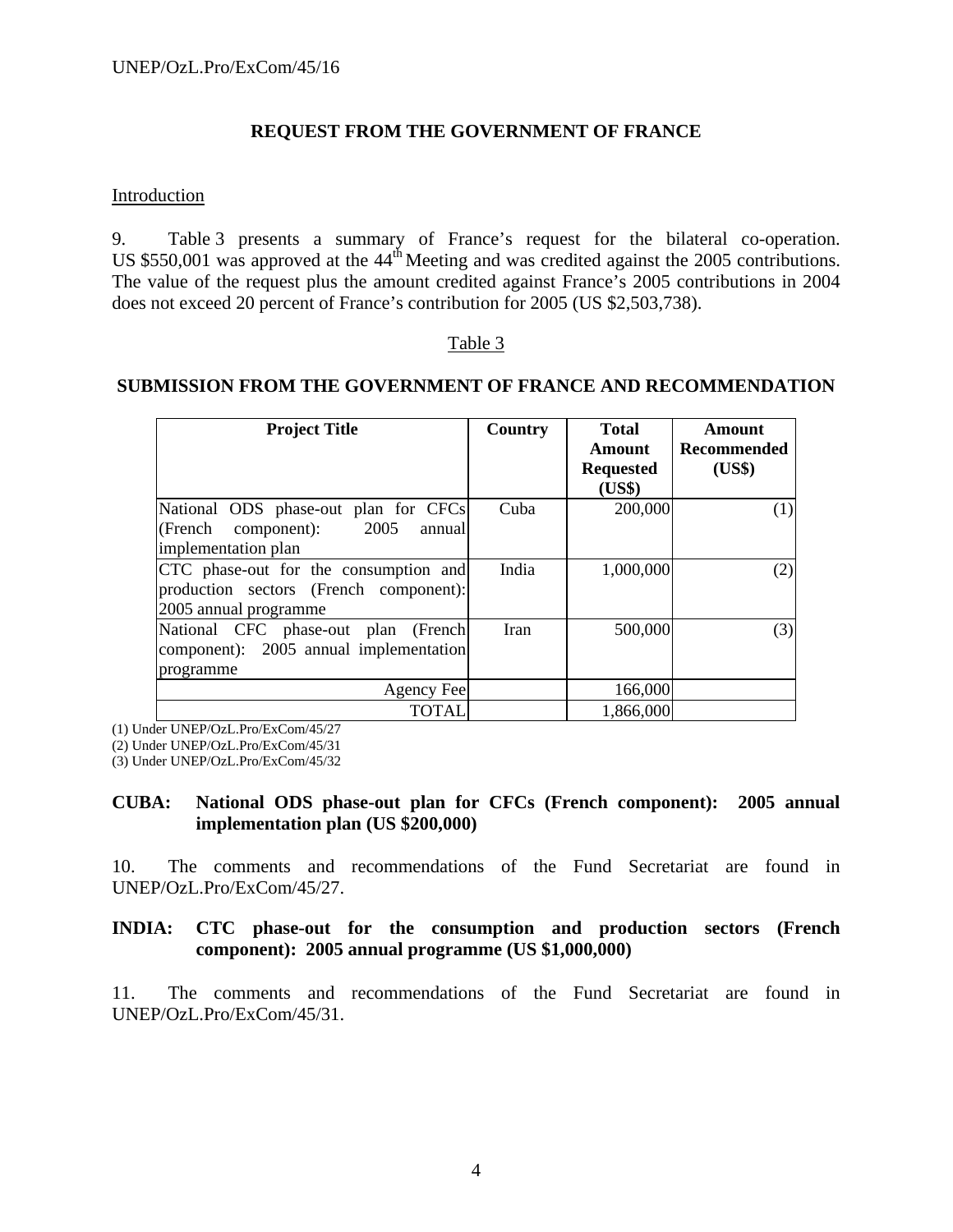## **IRAN: National CFC phase-out plan (French component): 2005 annual implementation programme (US \$500,000)**

12. The comments and recommendations of the Fund Secretariat are found in UNEP/OzL.Pro/ExCom/45/32.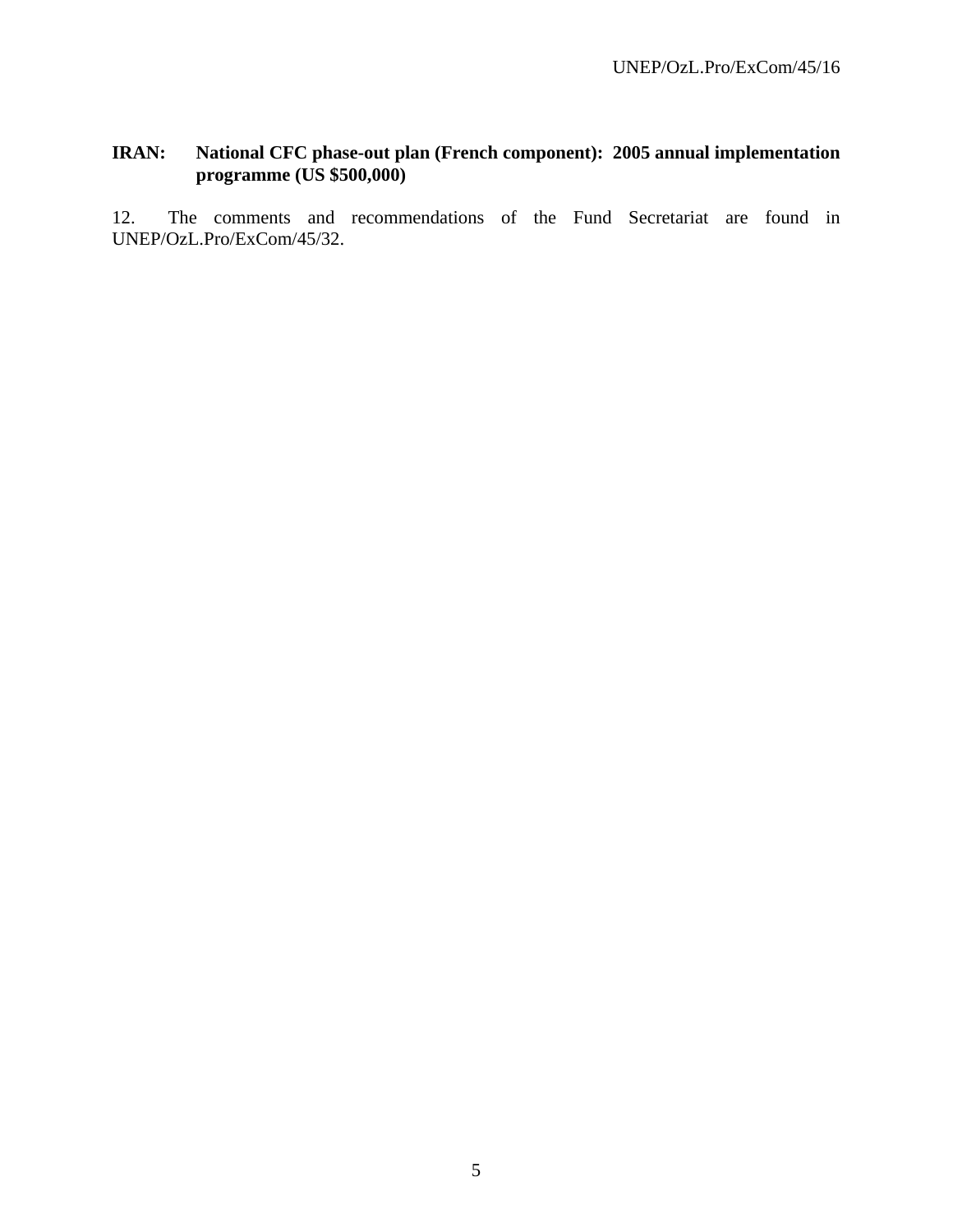## **REQUEST FROM THE GOVERNMENT OF GERMANY**

#### Introduction

13. Table 4 presents a summary of Germany's request for bilateral co-operation. US \$2,003,037 has already been credited against the 2005 contributions, after taking into account net adjustments amounting to a total of US \$15,339 in line with Decision 39/14 that were not previously accounted for and Decisions 40/9 and 40/24 that were accounted for twice, and an adjustment amounting to US \$15,344 per Decision 44/2(f) as well as the funds approved against 2005 at the  $42<sup>nd</sup>$ ,  $43<sup>rd</sup>$  and  $44<sup>th</sup>$  Meetings.

#### Table 4

## **SUBMISSION FROM THE GOVERNMENT OF GERMANY AND RECOMMENDATION**

| <b>Project Title</b>                             | Country          | <b>Total Amount</b><br><b>Requested</b> | Amount<br>Recommended |
|--------------------------------------------------|------------------|-----------------------------------------|-----------------------|
|                                                  |                  | (US\$)                                  | (US\$)                |
| Refrigerant management plan update               | Botswana         | 64,295                                  | (1)                   |
| National ODS phase-out plan for CFCs (German)    | Cuba             | 116,000                                 | (2)                   |
| component): 2005 annual implementation plan      |                  |                                         |                       |
| CTC phase-out for the consumption and production | India            | 700,000                                 | (3)                   |
| sectors (German component):<br>2005<br>annual    |                  |                                         |                       |
| programme                                        |                  |                                         |                       |
| National CFC phase-out plan (German component):  | Iran             | 479,044                                 | (4)                   |
| 2005 annual implementation programme             |                  |                                         |                       |
| Terminal CFC phase-out management plan:<br>2nd   | Lesotho          | 35,000                                  | (5)                   |
| action plan                                      |                  |                                         |                       |
| Implementation of an ODS terminal phase-out      | <b>Mauritius</b> | 52,030                                  | (6)                   |
| management plan: second tranche                  |                  |                                         |                       |
| Agency Fee                                       |                  | 146,247                                 |                       |
| <b>TOTAL</b>                                     |                  | 1,592,616                               |                       |

(1) Under UNEP/OzL.Pro/ExCom/45/23

(2) Under UNEP/OzL.Pro/ExCom/45/27

(3) Under UNEP/OzL.Pro/ExCom/45/31

(4) Under UNEP/OzL.Pro/ExCom/45/32

(5) Under UNEP/OzL.Pro/ExCom/45/33

(6) Under UNEP/OzL.Pro/ExCom/45/37

#### **Bilateral Allocation for 2003-2005 triennium**

14. The amount submitted to this meeting plus the amount assigned to 2005 contributions at the  $42<sup>nd</sup>$ ,  $43<sup>rd</sup>$ , and  $44<sup>th</sup>$  Meetings does not exceed Germany's maximum level of bilateral contributions for the year 2005. Therefore, all requests submitted to the  $45<sup>th</sup>$  Meeting may be considered for funding.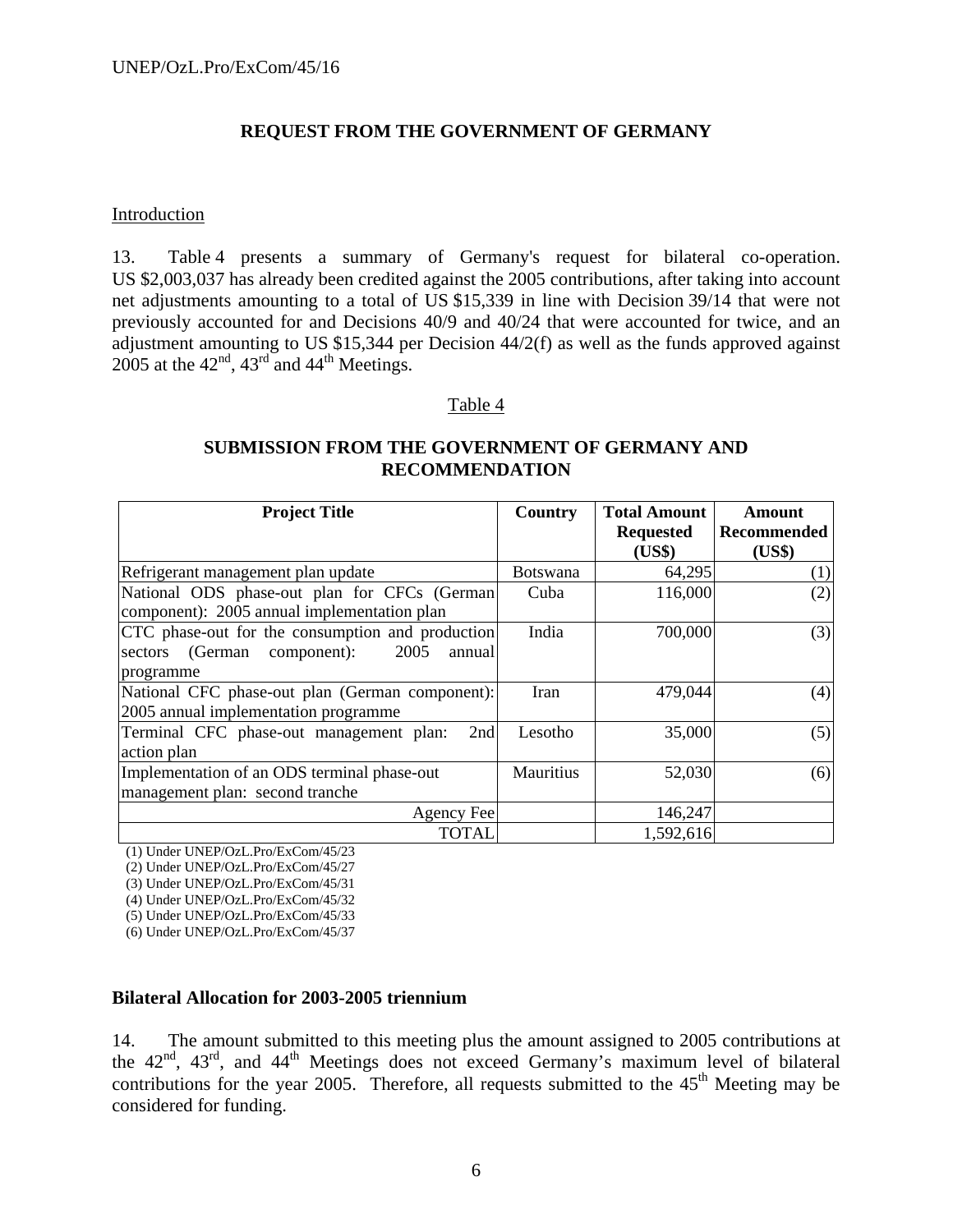15. However, there remain four other activities in Germany's 2005 business plan that if submitted would exceed the budget. Germany has indicated that with the reprogramming of three of these four activities, it should be able to stay within its 2005 allocation for bilateral cooperation. This issue is address in the context of the document on the 2005-2007 Business Plans of Bilateral Agencies (UNEP/OzL.Pro/ExCom/45/6).

## **BOTSWANA: Refrigerant management plan update (German component) (US \$64,295)**

16. The comments and recommendations of the Fund Secretariat are found in UNEP/OzL.Pro/ExCom/45/23.

#### **CUBA: National ODS phase-out plan for CFCs (German component): 2005 annual implementation plan (US \$116,000)**

17. The comments and recommendations of the Fund Secretariat are found in UNEP/OzL.Pro/ExCom/45/27.

## **INDIA: CTC phase-out for the consumption and production sectors (German component): 2005 annual programme (US \$700,000)**

18. The comments and recommendations of the Fund Secretariat are found in UNEP/OzL.Pro/ExCom/45/31.

## **IRAN: National CFC phase-out plan (German component): 2005 annual implementation programme (US \$479,044)**

19. The comments and recommendations of the Fund Secretariat are found in UNEP/OzL.Pro/ExCom/45/32.

#### **LESOTHO: Terminal CFC phase-out management plan: 2nd action plan (US \$35,000)**

20. The comments and recommendations of the Fund Secretariat are found in UNEP/OzL.Pro/ExCom/45/33.

#### **MAURITIUS: Implementation of an ODS terminal phase-out management plan: second tranche (US \$52,030)**

21. The comments and recommendations of the Fund Secretariat are found in UNEP/OzL.Pro/ExCom/45/37.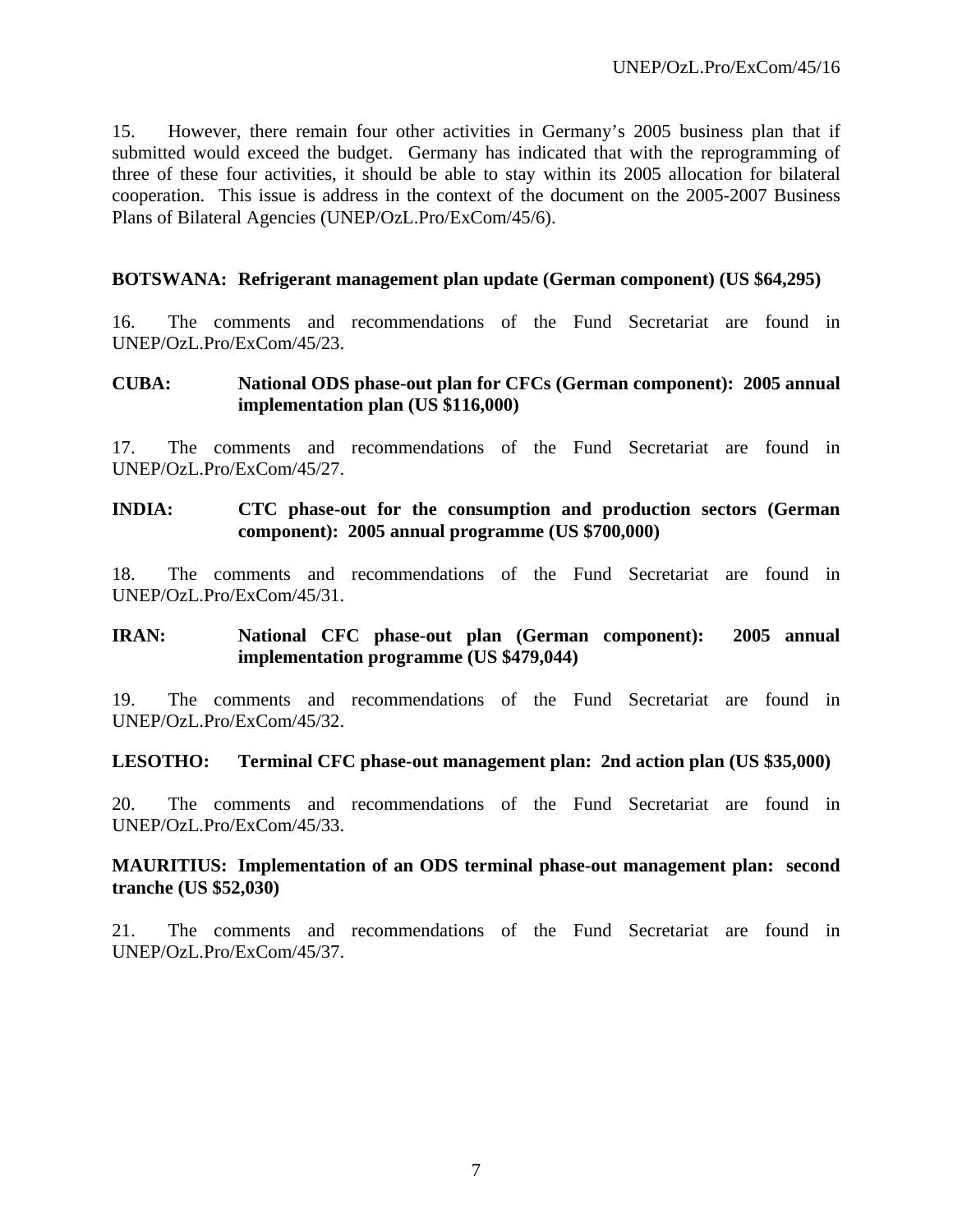## **REQUEST FROM THE GOVERNMENT OF JAPAN**

#### Introduction

22. Table 5 presents a summary of Japan's request for bilateral co-operation. The value of the request does not exceed 20 percent of Japan's contribution for 2005 (US \$6,952,000).

## Table 5

## **SUBMISSION FROM THE GOVERNMENT OF JAPAN AND RECOMMENDATION**

| <b>Project Title</b>                                                                                                    | <b>Country</b> | <b>Total</b><br>Amount<br><b>Requested</b><br>(US\$) | Amount<br><b>Recommended</b><br>(US\$) |
|-------------------------------------------------------------------------------------------------------------------------|----------------|------------------------------------------------------|----------------------------------------|
| CTC phase-out for the consumption and production<br>2005<br>(Japanese)<br>component):<br>annual<br>sectors<br>programme | India          | 2,500,000                                            |                                        |
| Preparation of a terminal phase-out management plan                                                                     | Mongolia       | 33,900                                               | 33,900                                 |
| Agency Fee                                                                                                              |                | 284,407                                              | 4,407                                  |
| TOTAL                                                                                                                   |                | 2,818,307                                            | 38,307                                 |

(1) Under UNEP/OzL.Pro/ExCom/45/31

## **INDIA: CTC phase-out for the consumption and production sectors (Japanese component): 2005 annual programme (US \$2,500,000)**

23. The comments and recommendations of the Fund Secretariat are found in UNEP/OzL.Pro/ExCom/45/31.

#### **MONGOLIA: Preparation of a terminal phase-out management plan (US \$33,900)**

#### Project description

24. Mongolia has received an RMP pursuant to Decision 31/48. The Government of Japan is requesting funding for the preparation of a terminal phase-out management plan.

#### Secretariat's comments and recommendations

25. The Executive Committee may wish to consider this project for blanket approval at the amount of US \$33,900 in project funds and US \$4,407 in agency support costs.